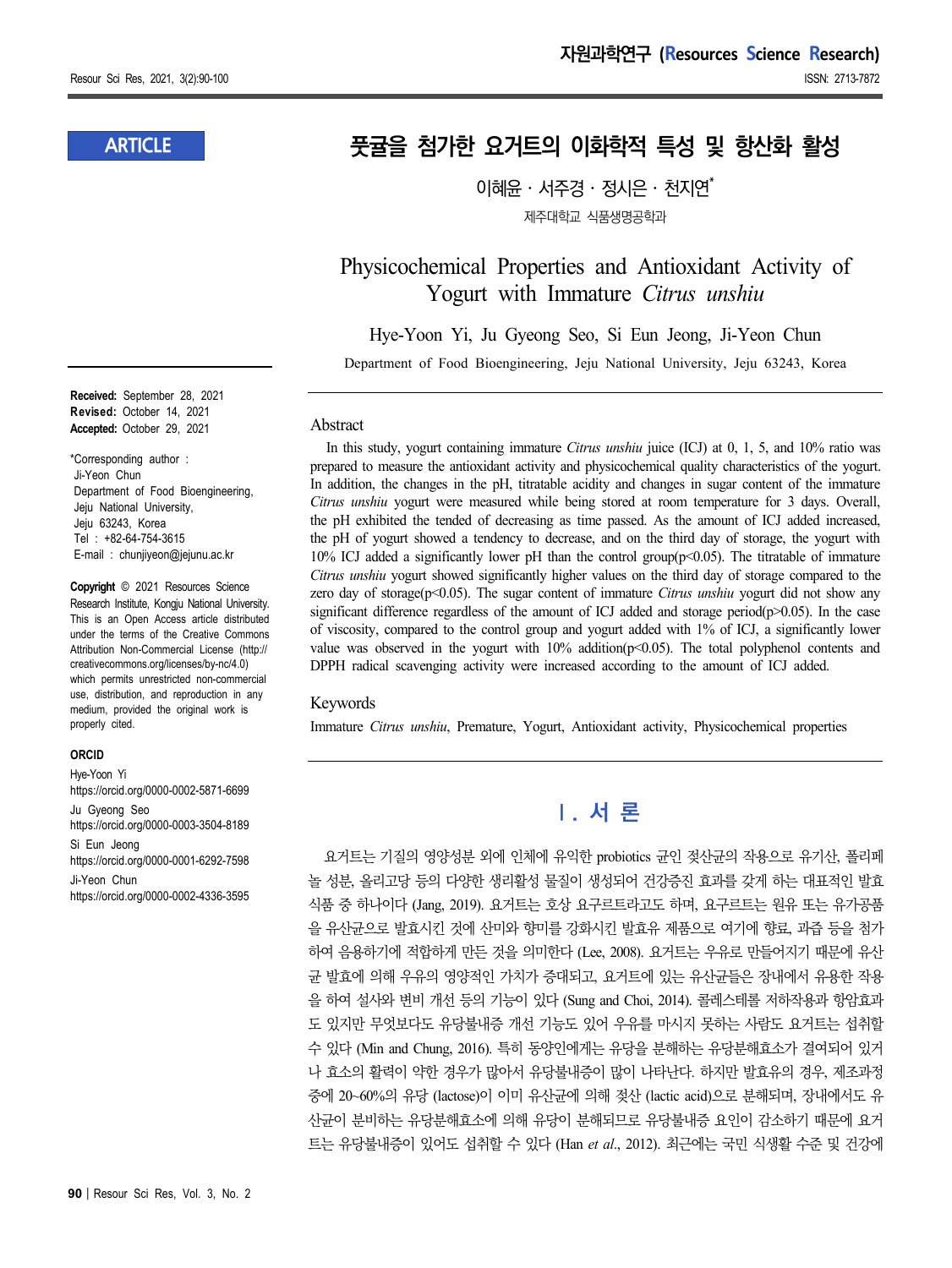대한 관심이 높아지면서 항산화 · 항균 기능이 강화된 기능성 요거트에 관심이 높아졌다. 이에 따라 검은 생강 (Kang, 2018), 레몬그라스 (Kim, 2017), 곰탕 (Jung, 2011), 파프리카 (Son, 2013), 오디 (Sung and Choi, 2014), 오크라 (Park, 2015) 등의 항산화 물질을 첨가한 요거트 제조 연구가 활발히 이루어지고 있다.

감귤은 운향목 운향과 감귤나무아과 중에서 감귤속, 금감속, 탱자나무속에 속하는 각종 및 이들 속으로부터 파생된 품종을 지칭하는 것이다 (Chung *et al*., 2000). 감귤에는 비타민C, 엽산, 식이섬유, 카로티노이드 (carotenoids), 플라보노이드 (flavonoids) 등이 함유되어 있다 (Yoon, 2018). 주요 flavonoid 화합물로서 naringin, hesperidin, narin genin, hesperetin, nobiletin, tangeretin 등이 있고 (Kabe Y *et al*., 2005; Valko M *et al*., 2007), hesperidin, neohesperidin 및 naringin에 대한 분석과 효능에 대한 연구가 다수 진행되어 왔다 (Seo *et al*., 2003). 감귤 가공 제품은 주로 완제품의 형태로 천연과즙, 과립과즙음료, 과즙 함유 청량음료, 혼합주스, 비타민 또는 칼슘 등을 첨가한 강화주스, 통 조림 마멀레이드 등으로 제조되어 판매되고 있으며 제주의 관광 상품으로는 감귤 마멀레이드, 감귤 액상 차, 감귤 초콜릿, 한천 (agar)을 이용한 감귤 젤리 제품, 과자류 등이 시판되고 있다 (Kim, 2010). 제주지역에서 감귤의 생산량 감축과 품질의 고급화를 위해 매년 8~10월에 약 5~10만 톤 정도의 미숙 과를 나무에서 따서 폐기하는 수상 적과를 실시하고 있으나, 폐기처분되는 미숙감귤 대부분이 과수원 주변 환경을 오염시키는 원인으로 작용하고 있다 (Kang *et al*., 2005). 최근 과잉생산체계로 인하여 소득성이 낮아지면서 부가가치를 높일 수 있는 가공식품 개발이나 기능성 식품으로서의 가치를 개발 하는데 관심이 높아지고 있다 (Chung *et al*., 2000). 풋귤을 이용한 가공 제품 연구로는 장아찌 (Yoon, 2018), 식초 (Yi, 2014), 감귤박을 이용한 마유 (Park and Yeo, 2016) 등으로 일반 감귤가공 제품 연구 에 비해 연구가 적다.

따라서 본 연구의 주요한 목적은 풋귤을 이용한 요거트를 제조함으로써 식품 소재의 개발과 항산 화 기능을 강화한 요거트를 만들어 보고자 한다. 즉, 풋귤 요거트를 제조한 후 이화학적 특성과 항산 화 활성 등을 연구하였다.

# **Ⅱ. 재료 및 방법**

#### **실험재료**

본 실험에서는 요거트 제조를 위해 요거트 제조기 (Yogurt maker, Hurumcorp, Korea)를 사용하였 으며, *Lactococcus cremoris*, *Lactococcus lactis*, *Lactococcus lactis* (LA), *Streptococcus thermophilus* (TH), *Lactobacillus acidophilus*, *Bifidobacterium lactis*, *Streptococcus thermophilus*, *Lactobacillus helveticus*로 구성된 요거트 스타터 (Caspi yogurt powder starter, Yogurberry, Korea)와 탈지 분유 (Seoul skim milk powder, Seoulmilk, Korea)를 이용하여 요거트 발효를 진행하였다. 풋귤 착즙액은 2019년 9월에 제조된 것으로, 제주농장 영농조합법인으로부터 제공받아 -20℃ 냉동고에 보관하면서 사용하였다. 본 실험에 사용한 풋귤 착즙액은 4,000 rpm에서 10분간 원심분리 (LaboGene 1248R, LaboGene, Korea)하여 얻어진 상등액을 실험에 사용하였다.

#### **풋귤 요거트 제조**

풋귤 요거트 제조 배합비는 Table 1에 나타내었다. 풋귤 요거트 제조는 먼저 증류수에 탈지 분유를 혼합하여 90℃에서 10분간 살균한 후 약 40℃로 식히고, starter와 풋귤 착즙액을 control (0%), 1, 5, 10%의 농도로 첨가 후 요거트 제조기를 이용하여 42℃에서 8시간 동안 발효시켰다 (Um, 2017). 요거 트는 발효 후 후숙성 과정을 거치기 위해 12시간 동안 냉장 보관하였으며, 저장기간 동안에도 냉장 보관하며 본 실험에 시료로 사용하였다.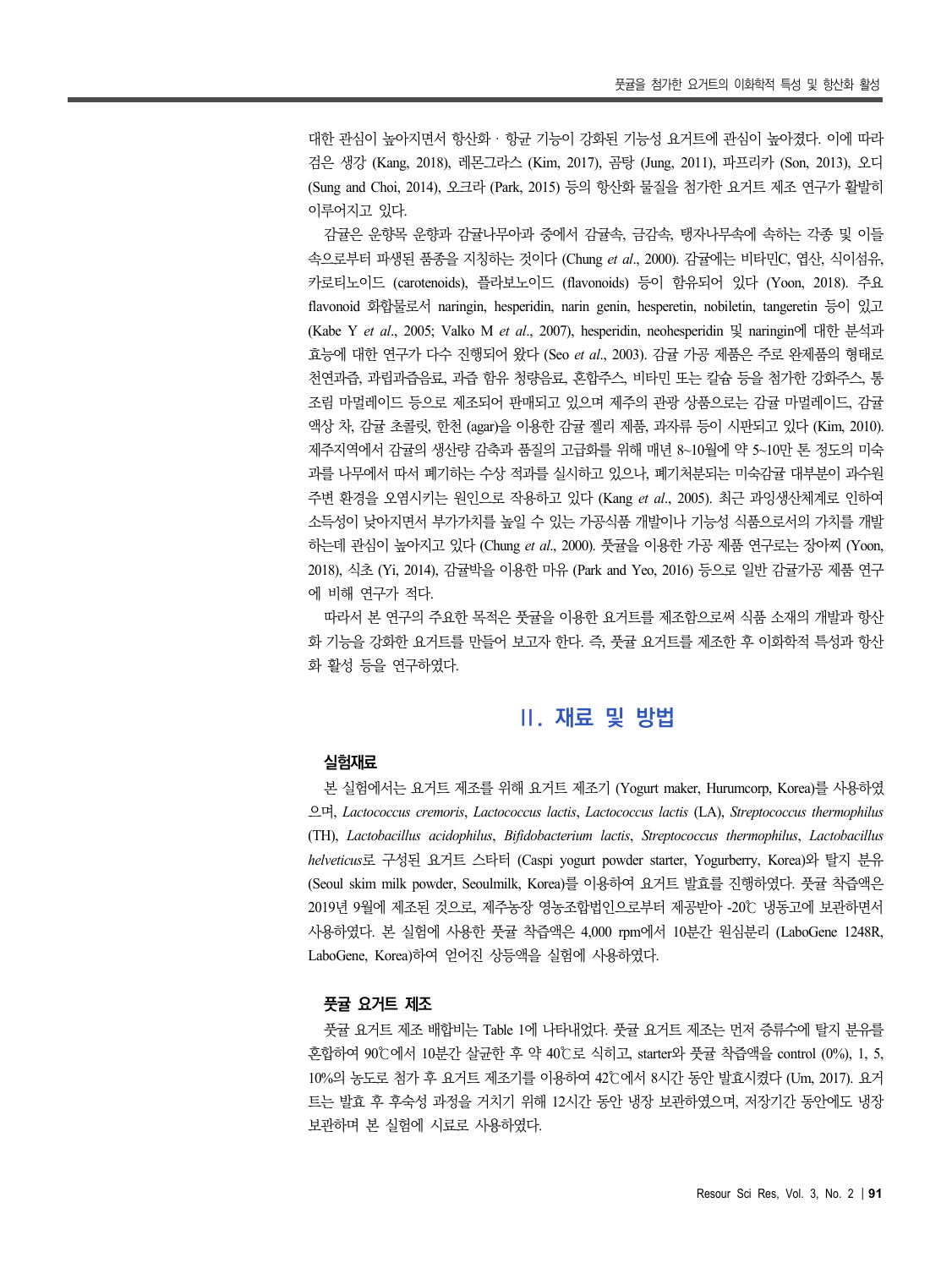#### **Table 1.** Composition of yogurt with immature *Citrus unshiu* juice

| Ingredients (g)              | Immature Citrus unshiu juice (%) |        |       |       |
|------------------------------|----------------------------------|--------|-------|-------|
|                              | $0$ (control)                    |        |       | 10    |
| Immature Citrus unshiu juice |                                  | 1.28   | 6.4   | 12.8  |
| Distilled water              | 128                              | 126.72 | 121.6 | 115.2 |
| Skim milk powder             | 16                               | 16     | 16    | 16    |
| Starter <sup>1)</sup>        | 0.4                              | 0.4    | 0.4   | 0.4   |

1) *Lactococcus cremoris*, *Lactococcus lactis*, *Lactococcus lactis* LA, *Streptococcus thermophilus* TH, *Lactobacillus acidophilus, Bifidobacterium lactis*, *Streptococcus thermophilus*, *Lactobacillus helveticus*.

#### **pH 및 적정 산도 측정**

저장기간에 따른 풋귤 요거트의 pH와 적정산도는 3일간 후숙성 과정 후부터 1일 간격으로 측정하 였다. 요거트의 pH는 희석하지 않은 시료를 pH meter (Testo, KgaA, Deutschland)를 이용하여 3회 반복 측정하였다. 적정 산도는 요거트를 원심 분리하여 얻어진 상등액을 4 mL 취한 후, 증류수를 이용하여 10배 희석하고 페놀프탈레인 시약을 3방울 떨어뜨린 후 0.1N NaOH로 적정하여 그 소비량 (mL)을 젖산의 양으로 환산하여 계산하였다. xs helveticus.<br>**정**<br>요거트의 pH와 적정산도는 3일간 후숙성 과정 후부터 1일 간격으로 측정하<br><sup>넘하지</sup> 않은 시료를 pH meter (Testo, KgaA, Deutschland)를 이용하여 3회<br>도는 요거트를 원심 분리하여 얻어진 상등액을 4 mL 취한 후, <del>증류수를</del><br>메놀프탈레인 시약을 3방울 떨어뜨린 후 0.1N NaOH로 적정하여 그 소비량<br><br>산도(젖산%)=  $\frac{a$ 

산도(정산%)=
$$
\frac{a \times f \times 0.009}{10 \times d \times h \times 100}
$$
  $a: 0.1$  N NaOH의 소비량 (mL)  
f: 0.1 N NaOH의 역사

#### **가용성 고형분 및 점도 측정**

저장기간에 따른 풋귤 요거트의 가용성 고형분은 3일간 냉장 보관하며 후숙성 과정 후부터 1일 간격으로 PAL-BX/ACID181 (Atago, Ltd, Minato-ku, Japan)를 이용하여 희석하지 않은 시료를 3회 반복 측정하였다. 요거트의 점도는 실온에서 Brookfield DV-1 Viscometer (Brookfield Engineering Laboratories, Inc., Middleboro, USA)를 사용하여 측정하였다. 점도 측정 시 spinddle No. 93를 이용하 여 50 rpm에서 1분 후의 값을 측정하였다.

#### **총 페놀 함량 (Total polyphenol contents, TPC) 측정**

풋귤 요거트의 총 페놀 함량은 Folin-Ciocalteu (Singleton and Rossi, 1965)의 방법을 일부 변형하여 사용하였다. 4,000 rpm에서 10분간 원심분리하여 얻은 각 시료의 상등액 300 μL에 증류수 900 μL와 2 N Folin-Ciocalteu's phenol reagent 100 μL를 넣어 교반한 후 실온의 암소에서 5분간 반응시켰다. 그 후에 2% Na2CO<sup>3</sup> 300 μL와 증류수 500 μL를 첨가하여 교반 후 실온에서 1시간 반응시키고 microplate reader (EpochTM, BioTek Instruments, USA)를 사용하여 760 nm에서 흡광도를 측정하였 다. 표준곡선은 gallic acid (Sigmam-Aldrich, USA) 용액으로 작성하였으며, 시료의 총 페놀 함량은 1 mL 중의 μg gallic acid equivalents (GAE)로 나타내었다.

#### **DPPH radical scavenging activity 측정**

요거트의 DPPH 라디칼 소거 활성은 4,000 rpm에서 10분간 원심분리시킨 각 시료의 상등액 500 μL에 0.4 mM DPPH를 1 mL 넣어 교반하고 실온의 암소에서 30분간 반응시킨 후 microplate reader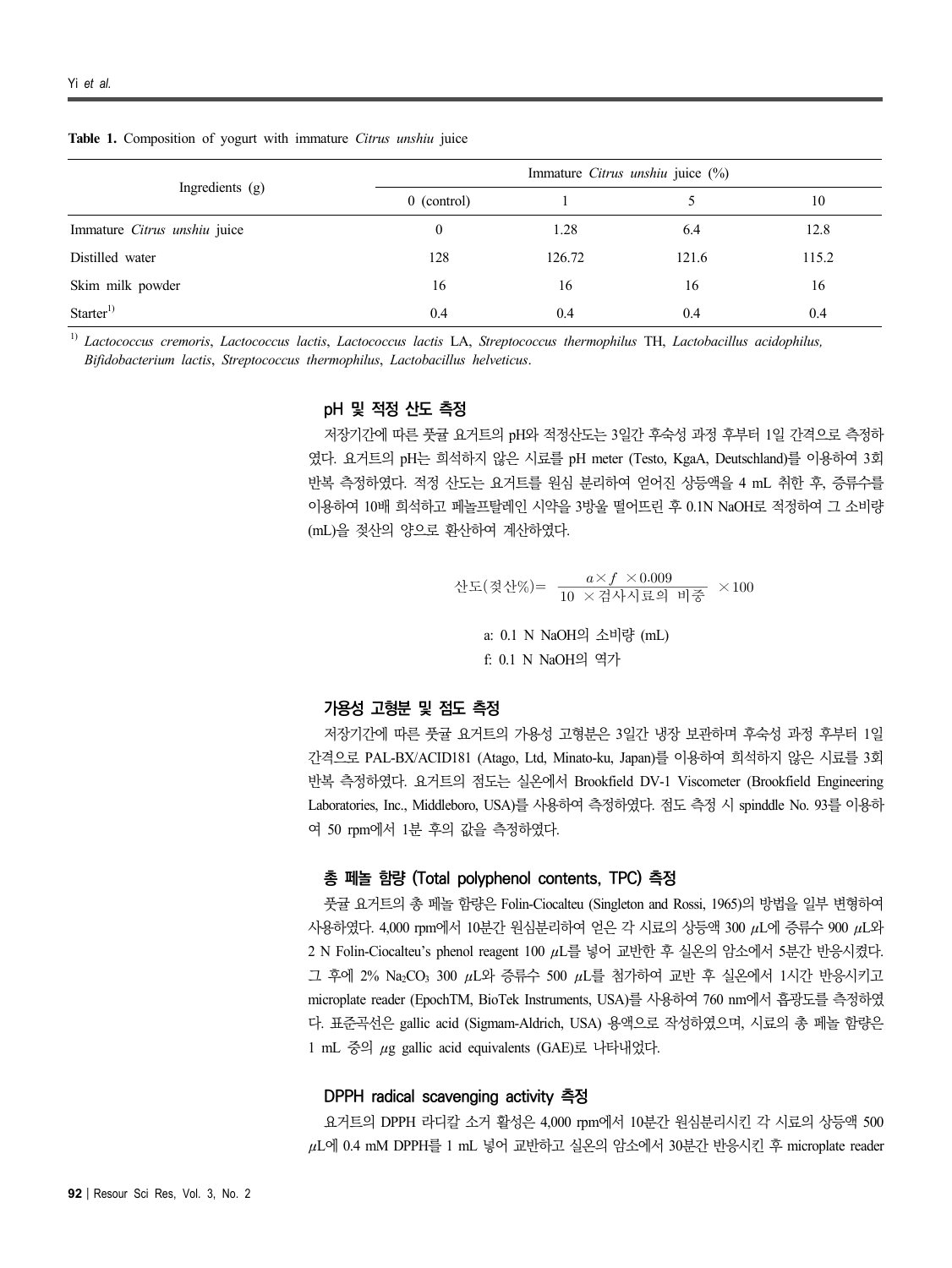를 사용하여 517 nm에서 흡광도를 측정하였다.

#### **통계처리**

통계 분석은 Minitab 17 (Minitab Inc., State College, USA)에 의해 수행하였으며, 각 시료의 유의성 (p<0.05) 검정을 위하여 분산분석 (ANOVA)을 실시하였다. 사후 검정으로는 Tukey의 다중범위시험 을 실시하였다.

## **Ⅲ. 결과 및 고찰**

#### **외관**

풋귤 착즙액 첨가량 (control, 1, 5, 10%)을 다르게 하여 제조한 요거트를 교반한 뒤 외관을 관찰을 하였다 (Fig. 1). Control (A)의 경우 응고물이 존재하지 않아 매끄러웠으며, 풋귤 착즙액 1% 첨가 요거트 (B)는 약간의 응고물이 존재하나 대체적으로 매끄러운 질감을 보였으며 대조군에 비해 약간 투명해진 것을 확인할 수 있었다. 풋귤 착즙액 5% 첨가 요거트 (C)는 작은 응고물이 눈에 띄게 관찰되 었으며 투명도도 (A)와 (B)에 비해 높아졌다. 풋귤 착즙액 10% 첨가 요거트 (D)의 외관에서는 작은 응고물과 큰 응고물을 관찰할 수 있었으며 투명도가 높아진 것을 확인할 수 있었다. 풋귤 착즙액의 첨가량이 증가할수록 덩어리가 크고 많으며 요거트의 투명도가 높아진 것을 육안으로 확인할 수 있었 다. 이러한 외관을 나타낸 것은 풋귤 착즙액의 첨가량이 증가함에 따라 요거트에 존재하는 유기산의



**Fig. 1. Appearance of yogurt according to the amount of immature** *Citrus unshiu* **juice.** (A) 0% (control), (B) 1%, (C) 5%, (D) 10%.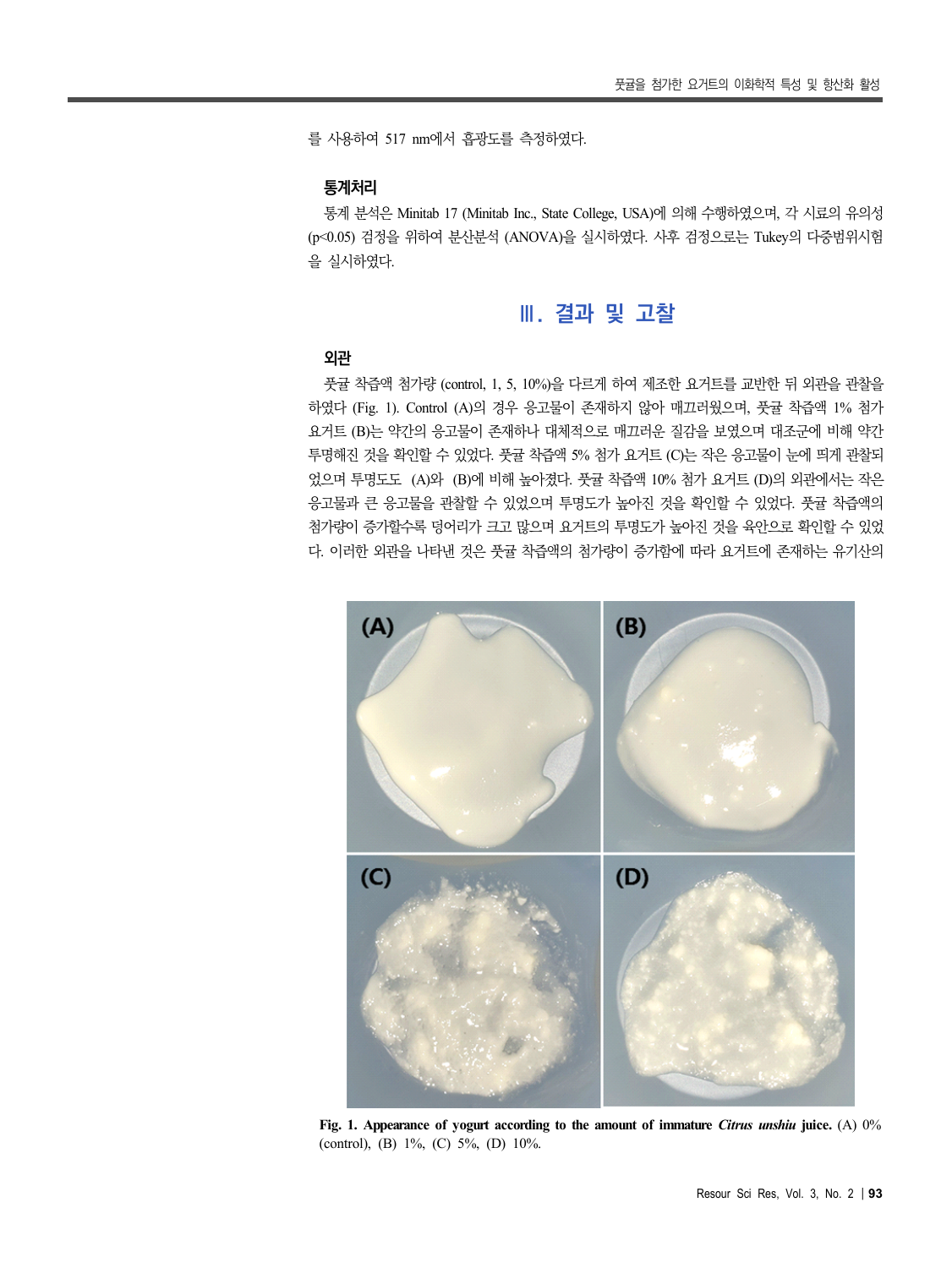함량이 증가하게 되고 이로 인해 pH가 감소됨에 따라 유단백질이 응고된 것에 따른 결과로 보여진다 (Jung, 2004).

#### **pH 및 적정산도**

풋귤 착즙액 첨가량 (control, 1, 5, 10%)을 다르게 하여 제조한 요거트의 제조 후 저장 기간에 따른 pH의 변화를 측정한 결과는 Table 2와 같다. 일반적인 우유의 pH는 약 6.5정도로 중성에 가까운 값을 가지나, 본 풋귤 착즙액을 넣지 않은 대조구의 발효 직후 pH는 4.22이었으나, 저장 3일차에는 4.16으로 감소하였으나 유의적인 차이를 보이지는 않았으며 (p>0.05), 풋귤 착즙액을 1% 넣은 요거트 는 발효 직후 pH 4.20이었으나, 3일차에는 4.12로 감소하면서 유의적으로 낮아지는 경향을 나타내었 다 (p<0.05). 풋귤 착즙액을 5% 넣은 요거트는 발효 직후 pH 4.16에서 3일차에는 4.10으로 감소하였 으며 풋귤 착즙액을 10% 넣은 요거트는 발효 직후 pH 4.13에서 3일차에는 4.07로 감소하였고 5%와 10%의 경우 저장기간에 따른 유의적인 차이를 보이지는 않았다 (p>0.05). 풋귤 요거트는 착즙액의 첨가량이 증가함에 따라 저장 0일차에서는 pH가 낮아지는 경향을 보였으나 유의적인 차이를 보이지 는 않았으며 (p>0.05), 저장 3일차에서는 대조구에 비해 풋귤 착즙액 10% 첨가 요거트에서 유의적으 로 낮은 pH를 나타내었다 (p<0.05). 또한, 저장기간에 관계없이 풋귤 착즙액의 첨가량이 증가함에 따라 요거트의 pH가 낮아지는 경향을 나타내었는데, 이는 풋귤 착즙액의 낮은 pH (3.189)가 영향을 미친 것으로 생각된다 (Yi *et al*., 2021). 레몬그라스 열수 추출물을 첨가한 요구르트의 경우 저장 14일 차까지 모든 실험군의 pH가 감소하는 경향을 나타내어 본 연구와 유사한 경향을 확인할 수 있었다. 저장기간이 증가함에 따라 요거트의 pH가 감소하는 것은 저장기간 동안 유산균의 대사 활동이 진행 되어 유기산의 양이 증가한 것에 따른 결과로 보여진다 (Kim, 2017).

풋귤 첨가량 (control, 1, 5, 10%)을 다르게 하여 제조한 요거트의 제조 후 저장 기간에 따른 적정산 도의 변화를 측정한 결과는 Fig. 2와 같다. 풋귤 착즙액을 넣지 않은 대조구의 발효 직후 적정산도는 0.75이었으나, 3일차에는 0.92로 증가하였으며 풋귤 착즙액을 1% 넣은 요거트는 발효 직후 0.78이었 으나, 3일차에는 0.96으로 증가하여 저장 3일차에서는 모두 유의적으로 높은 값을 나타내었다 (p<0.05). 풋귤 착즙액을 5% 넣은 요거트의 적정산도는 발효 직후 0.78이었으나, 3일차에는 0.92로 증가하였으며 풋귤 착즙액을 10% 넣은 요거트는 발효 직후 0.83이었으나, 3일차에는 0.96으로 증가하 여 풋귤 착즙액의 첨가량과 관계없이 저장 3일차에서 모두 유의적으로 높은 적정산도값을 나타내었 다 (p<0.05). 저장 0일차와 1일차까지는 풋귤 착즙액 10% 첨가 요거트의 적정산도가 0.83, 0.92로 다른 시료들에 비해 유의적으로 높은 값을 나타났으나 (p<0.05), 저장 3일차에서는 대조구를 제외한 시료들과는 유의적 차이를 보이지 않았다 (p>0.05). Lee (2008)의 연구에 따르면 정상적인 요거트

**Table 2.** pH of yogurt with immature *Citrus unshiu* juice

| Storage days | Immature <i>Citrus unshiu</i> juice $(\%)$ |                                 |                                |                               |  |  |
|--------------|--------------------------------------------|---------------------------------|--------------------------------|-------------------------------|--|--|
|              | $0$ (control)                              |                                 |                                | 10                            |  |  |
| 0            | $4.22 \pm 0.05$ <sup>Aa</sup>              | $4.20 \pm 0.02$ <sup>Aa</sup>   | $4.16 \pm 0.04$ <sup>Aa</sup>  | $4.13 \pm 0.03$ <sup>Aa</sup> |  |  |
|              | $4.20 \pm 0.04$ <sup>Aa</sup>              | $4.17 \pm 0.03$ <sup>ABab</sup> | $4.14 \pm 0.02$ <sup>ABa</sup> | $4.09 \pm 0.05^{Ba}$          |  |  |
|              | $4.17 \pm 0.02$ <sup>Aa</sup>              | $4.15 \pm 0.01^{Aab}$           | $4.11 \pm 0.05$ <sup>ABa</sup> | $4.07 \pm 0.02^\mathrm{Ba}$   |  |  |
|              | 4.16 $\pm$ 0.04 <sup>Aa</sup>              | $4.12\pm0.02^{ABb}$             | $4.10\pm0.01^{ABa}$            | $4.07 \pm 0.05^{Ba}$          |  |  |

All values are mean±standard deviation (n=3).

 $A$ ,B The means in each row followed by the same letter are not significantly different by Tukey's multiple range test at p<0.05.

<sup>a,b</sup> The means in each column followed by the same letter are not significantly different by Tukey's multiple range test at  $p<0.05$ .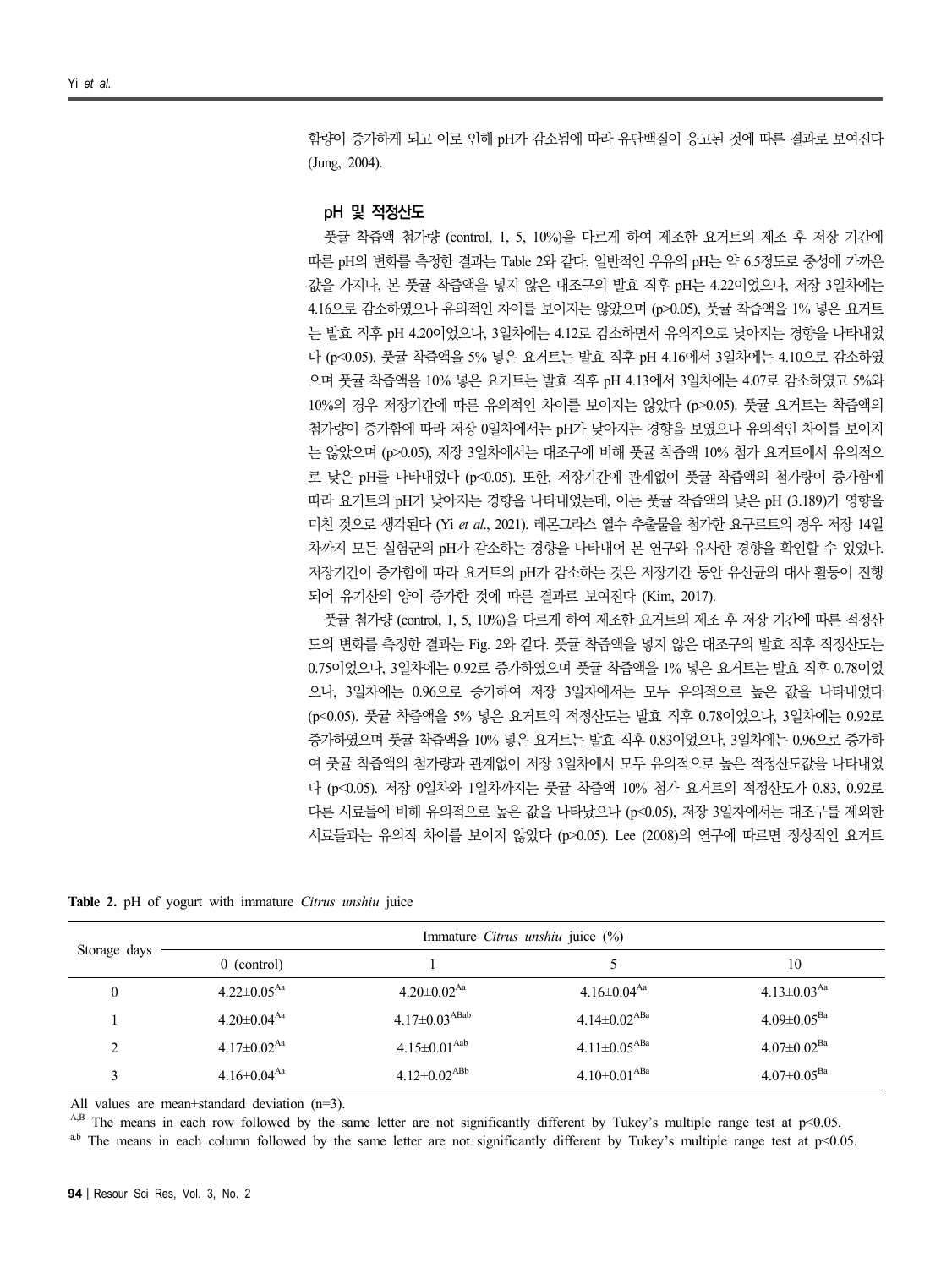

**Fig. 2. Change in titratable acidity of yogurt with immature** *Citrus unshiu* **juice during the storage period at 20℃.** All values are mean±standard deviation (n=3). <sup>A-C</sup> Different capital letters indicate significant differences according to the amount of immature *Citrus unshiu* juice. <sup>a-c</sup> Different small letters indicate significant differences according to the storage period.

제품의 적정산도는 0.7~1.2%의 범위를 가져야 하며, 본 연구에서 풋귤 착즙액을 첨가한 요거트의 적정산도는 0.75~0.96%의 범위로 나타나 바람직한 적정산도를 가지는 것을 확인하였다. 또한, Jung (2004)의 연구에 따르면 호상 요구르트의 경우 1.0~1.1%의 적정 산도를 가질 때 가장 좋은 품질을 나타낸다고 하여 본 연구에서 풋귤 착즙액의 첨가량을 10% 이상으로 높여 더 높은 적정 산도를 가지 는 요거트를 제조하여도 제품의 품질에는 크게 무리가 없을 것으로 생각된다. 결과적으로 풋귤 착즙 액을 첨가한 요거트가 대조구에 비해 낮은 pH와 높은 산도를 가지는 것으로 나타났는데, 이는 풋귤 자체의 성분 즉, 유기산 등에 의한 pH 감소 및 산도 증가로 보여진다 (Yi *et al*., 2014).

#### **가용성 고형분**

풋귤 착즙액 첨가량 (control, 1, 5, 10%)을 다르게 하여 제조한 요거트의 가용성 고형분 결과는 Table 3과 같다. 풋귤 착즙액을 넣지 않은 control의 발효 직후 가용성 고형분은 9.19 ˚Brix이었으나,<br>3일차에는 9.23 ˚Brix로 증가하였으며, 풋귤 착즙액 1% 첨가 요거트는 발효 직후 9.13 ˚Brix이었으

**Table 3.** Sugar contents (°Brix) of yogurt with immature *Citrus unshiu* juice

| Storage days  | Immature Citrus unshiu juice (%) |                               |                               |                               |  |  |
|---------------|----------------------------------|-------------------------------|-------------------------------|-------------------------------|--|--|
|               | $0$ (control)                    |                               |                               | 10                            |  |  |
| $\theta$      | $9.19 \pm 0.23$ <sup>NS</sup>    | $9.13 \pm 0.36$ <sup>NS</sup> | $9.07 \pm 0.14$ <sup>NS</sup> | $9.11 \pm 0.31$ <sup>NS</sup> |  |  |
|               | $9.18 \pm 0.26$ <sup>NS</sup>    | 9.10 $\pm$ 0.21 <sup>NS</sup> | $9.09 \pm 0.17$ <sup>NS</sup> | $9.11 \pm 0.33$ <sup>NS</sup> |  |  |
| $\mathcal{L}$ | $9.22 \pm 0.37$ <sup>NS</sup>    | $9.14 \pm 0.24$ <sup>NS</sup> | $9.12 \pm 0.24$ <sup>NS</sup> | $9.14 \pm 0.20$ <sup>NS</sup> |  |  |
| 3             | $9.23 \pm 0.28$ <sup>NS</sup>    | $9.15 \pm 0.32^{\text{NS}}$   | 9.11 $\pm$ 0.19 <sup>NS</sup> | $9.16 \pm 0.32$ <sup>NS</sup> |  |  |

All values are mean±standard deviation (n=3).

NS: not significant.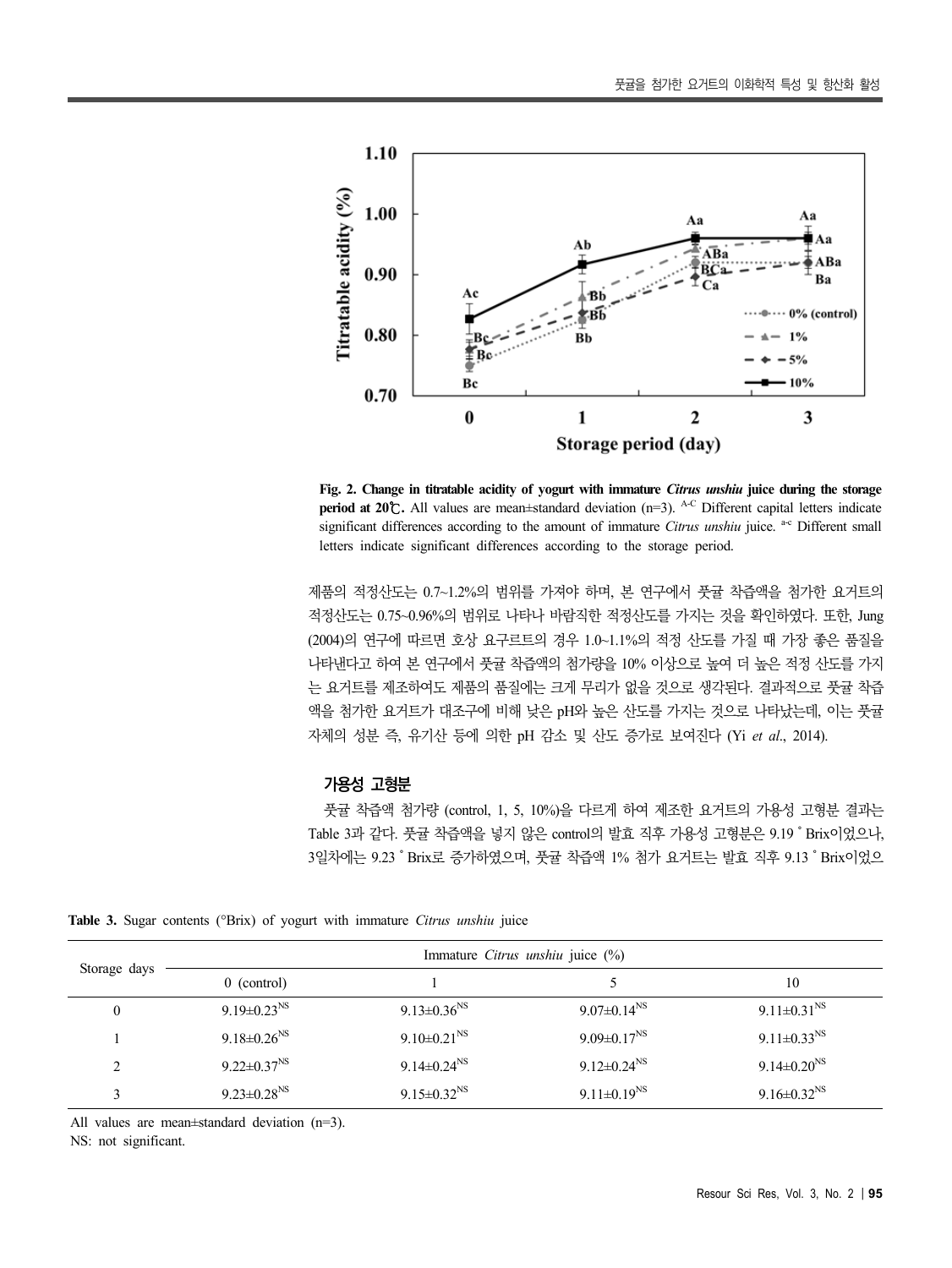나, 3일차에는 9.15˚Brix로 증가하였다. 또한, 풋귤 착즙액을 5% 넣은 요거트는 발효 직후 9.07˚ Brix이었으나, 3일차에는 9.11˚Brix로 증가하였으며, 풋귤 착즙액을 10% 넣은 요거트는 발효 직후 9.11˚Brix이었으나, 3일차에는 9.16˚Brix로 증가하였다. 저장 기간에 관계없이 대조구의 가용성 고 형분이 가장 높게 나타났으며, 풋귤 착즙액 첨가량이 증가함에 따라 요거트의 가용성 고형분이 감소 하는 경향을 나타내다가 풋귤 착즙액 10% 첨가군에서는 소폭 상승하는 경향을 나타내었다. 또한, 저장기간이 증가함에 따라 모든 시료의 가용성 고형분이 증가하는 경향을 나타내었으나 유의적인 차이를 보이지는 않았다 (p>0.05). Kim 등 (2009)의 연구에 따르면 버찌 분말을 첨가한 요구르트의 저장 중 가용성 고형분 함량은 감소하는 경향을 나타내어 본 연구와는 다른 경향을 보이는 것으로 확인되었다. 결과적으로, 본 연구에서는 요거트의 가용성 고형분이 풋귤 착즙액의 첨가량과 저장기간 에 따른 유의적인 차이를 보이지는 않았다 (p>0.05).

#### **점도**

점도는 유동식품의 흐름에 대한 저항성을 나타내는 것으로 점도가 높을수록 유동식품의 흐름성이 적음을 의미하며, 점도가 낮을수록 흐름성이 높음을 의미한다 (Kim, 2010). 풋귤 착즙액 첨가량 (control, 1, 5, 10%)을 다르게 하여 제조한 요거트의 점도 측정 결과는 Fig. 3과 같다. 대조구의 점도는 1,438.5 cP 로 가장 높은 점도를 보였으며 풋귤 착즙액의 첨가량이 증가할수록 감소하는 경향을 보여 10% 첨가군의 점도는 1,395.75 cP로 가장 낮은 점도를 보였다. 대조구와 풋귤 착즙액 1%, 5% 첨가 요거트의 점도는 유의적인 차이를 보이지 않았으나 (p>0.05), 대조구와 풋귤 착즙액 1% 첨가 요거트 에 비해 10% 첨가 요거트는 유의적으로 낮은 점도를 나타내었다 (p<0.05). 요구르트 혼합액의 총 고형분 함량, 단백질 가수분해 정도, 사용 균주의 slime 생산 능력과 산 생성력 등이 요구르트의 점도 에 영향을 주는 요인으로 보고되었다 (Ramaswany, 1991). 본 연구에서는 풋귤 첨가량이 증가함에 따라 산 생산량은 증가하고 점도는 감소하는 결과를 보였으며, 이것은 클로렐라 (Sung, 2005), 버찌 분말 (Kim, 2009)을 첨가한 요구르트의 결과와 유사한 경향을 보였으나, 자색고구마 (Chun, 2000), 알로에 베라 (Shin, 1995), 삼백도 (Lee, 2002)를 첨가한 요구르트 연구에서는 산 생산량이 증가함에 따라 점도도 증가하는 결과를 보여 본 연구와는 다른 경향을 나타내었다.



Additional amount of immature Citrus unshiu juice (%)

**Fig. 3. Viscosity of yogurt according to the amount of immature** *Citrus unshiu* **juice. All values are mean** $\pm$ **standard deviation (n=3). A,B Different capital letters indicate significant differences** according to the amount of immature *Citrus unshiu* juice.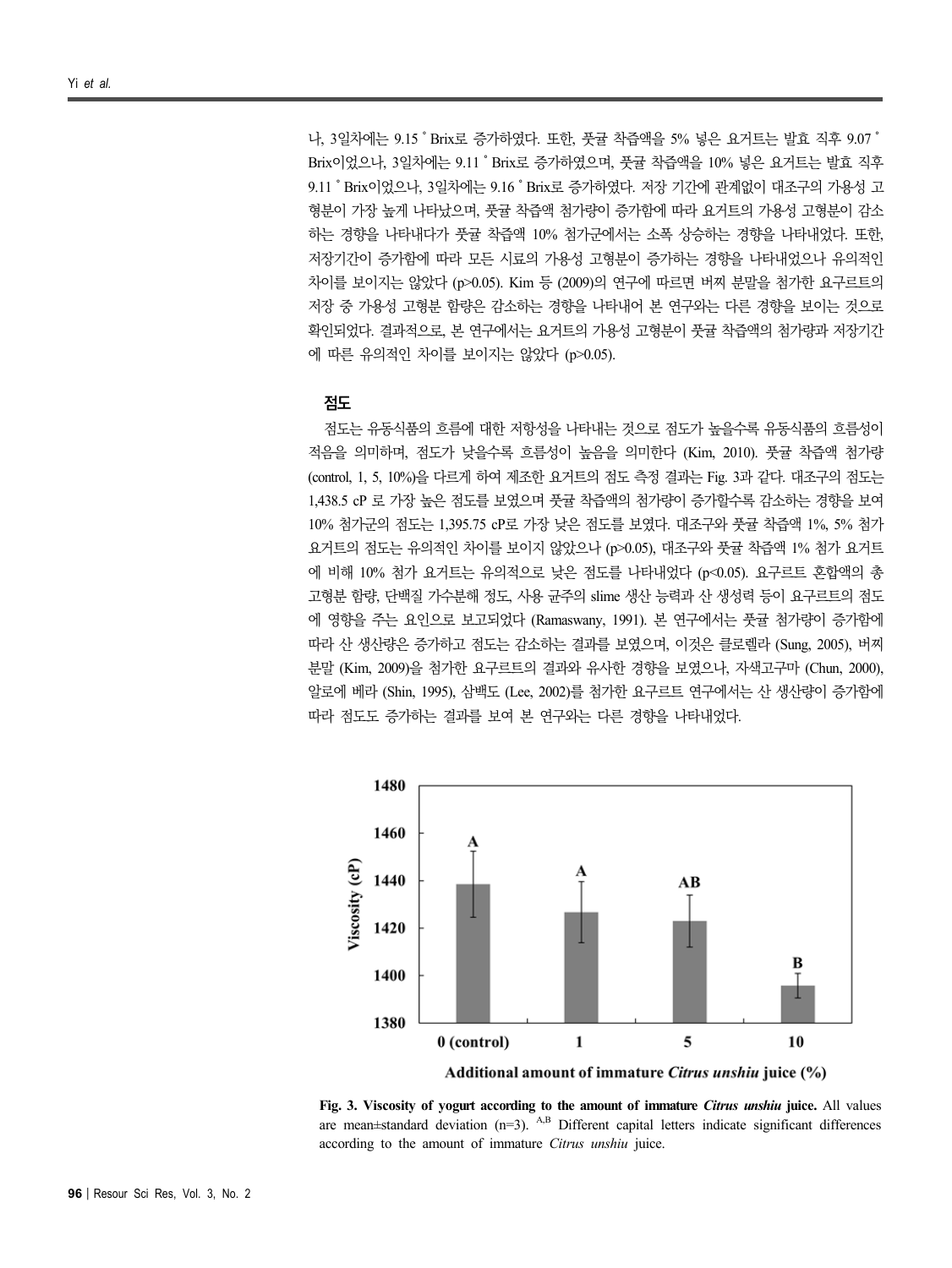#### **총 페놀 함량**

풋귤 착즙액의 첨가량을 달리하여 제조한 요거트의 총 페놀 함량을 측정한 결과는 Fig. 4와 같다. 풋귤 착즙액을 넣지 않은 대조구의 총 페놀 함량은 22.12 μg GAE/mL이었고, 풋귤 착즙액 1% 첨가 요거트는 28.48 μg GAE/mL, 풋귤 착즙액 5% 첨가 요거트는 34.43 μg GAE/mL, 풋귤 착즙액 10% 첨가 요거트는 47.9 μg GAE/mL로 나타났다. 대조구와 풋귤 착즙액 1% 첨가 요거트 간에는 유의적인 총 페놀 함량 차이를 보이지 않았으나 (p>0.05), 대조구와 풋귤 착즙액 5%, 10% 첨가 요거트는 유의 적인 총 페놀 함량 차이를 보였으며 풋귤 착즙액 10% 첨가 요거트에서 유의적으로 높은 총 페놀 함량을 가지는 것을 확인하였다 (p<0.05). Noh 등 (2020)의 연구에 따르면 최근 요구르트의 probiotics 와 이들 균주의 생육 번식을 위한 prebiotics로 첨가하는 각종 과일류는 요구르트의 총 페놀 화합물의 함량을 증가시킬 수 있다고 보고되었으며, 이에 따라 본 연구에서 풋귤 착즙액의 첨가량이 증가함에 따라 요거트의 총 페놀 함량이 증가한 것으로 보여진다. 이는 파프리카즙 (Son, 2013), 레몬그라스 (Kim, 2017) 첨가 요거트 연구와 유사한 경향을 가지는 것으로 확인되었다.

#### **DPPH radical scavenging activity**

풋귤 착즙액을 첨가한 요거트의 DPPH 라디칼 소거 활성 결과는 Fig. 5에 나타내었다. 대조구는 42.50%로 가장 낮은 DPPH 라디칼 소거 활성을 나타내었고, 풋귤 착즙액을 1% 첨가한 요거트는 46.42%, 5%를 첨가한 요거트는 62.28%, 10%를 첨가한 요거트의 DPPH 라디칼 소거 활성은 74.07% 로 가장 높게 나타났다. 대조구와 풋귤 착즙액 1% 첨가 요거트 간에는 유의적인 DPPH 라디칼 소거 활성 차이를 보이지 않았으나 (p>0.05), 처리구에서는 풋귤 착즙액 첨가량이 증가함에 따라 유의적으 로 높은 DPPH 라디칼 소거 활성을 나타내었다 (p<0.05). 이러한 결과는 Yoon (2018)의 연구에서 풋귤을 사용하여 제조한 풋귤청 장아찌 소스의 DPPH 라디칼 소거 활성이 풋귤의 산화 방지 작용으로 부터 유래되었으며, 대조구에 비해 풋귤청을 첨가한 장아찌 소스에서 더 높은 값을 가지는 것으로 나타나 본 연구와 유사한 경향을 확인하였다. 또한, 유자 요구르트 (Lee, 2008) 연구에서도 유자추출 물의 첨가량이 증가함에 따라 요구르트의 DPPH 라디칼 소거 활성이 증가하는 경향을 나타내 본 연구



**Fig. 4. Total polyphenol contents of yogurt according to the amount of immature** *Citrus unshiu* **juice.** All values are mean±standard deviation (n=3). <sup>A-C</sup> Different capital letters indicate significant differences according to the amount of immature *Citrus unshiu* juice.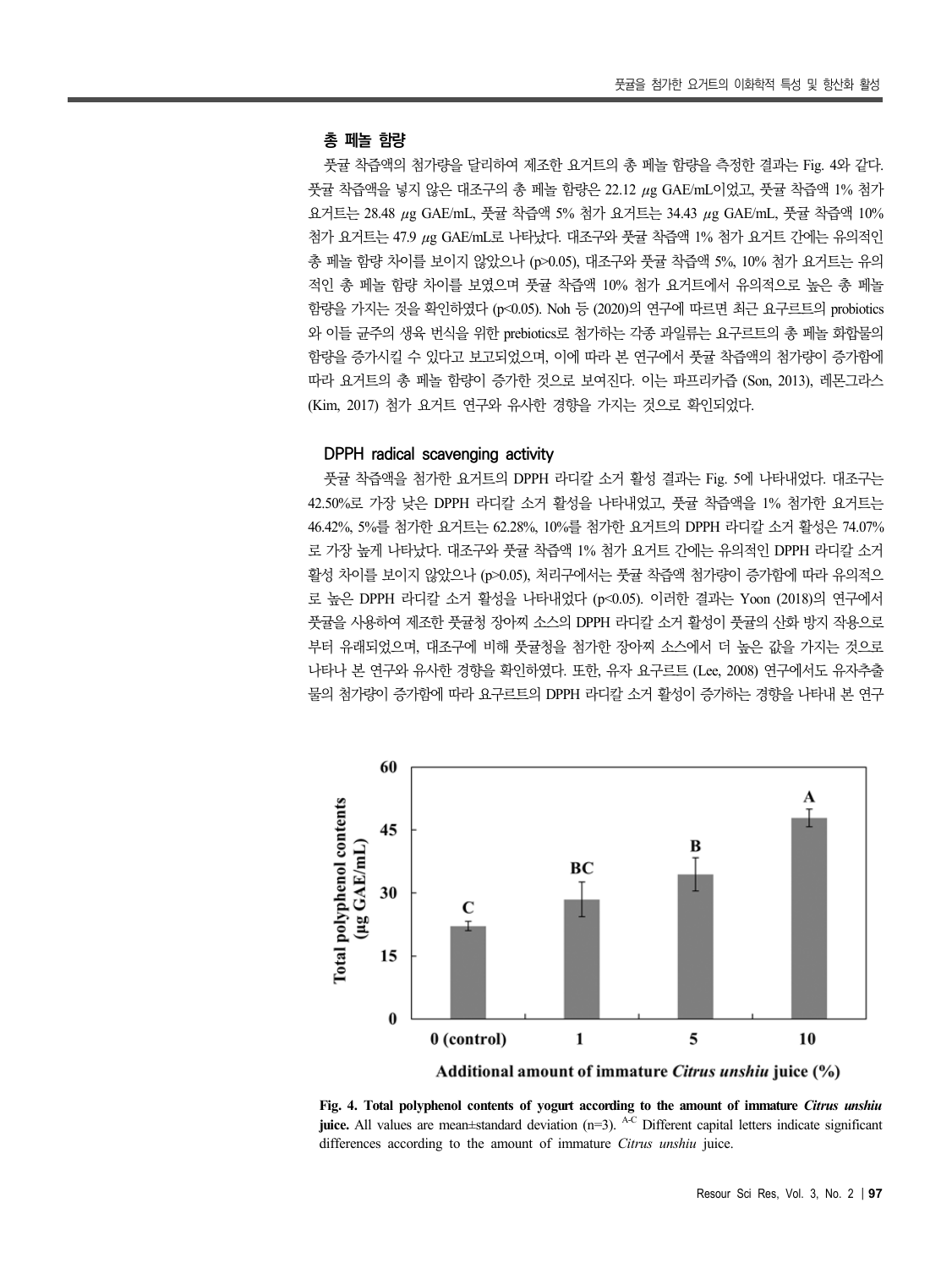

**Fig. 5. DPPH radical scavenging activity of yogurt according to the amount of immature** *Citrus unshiu* juice. All values are mean±standard deviation (n=3). <sup>A-C</sup> Different capital letters indicate significant differences according to the amount of immature *Citrus unshiu* juice.

와 유사한 결과를 보였다. 이러한 결과는 풋귤과 같은 과일류에 함유되어 있는 잔여 polyphenol 화합 물에 의하여 항산화 활성이 높게 나타나는 것이며, 생리활성 물질의 대부분은 polyphenol 화합물에 기인하는 것에 따른 결과로 보여진다 (Ko, 2008).

# **Ⅳ. 요 약**

본 연구는 풋귤 착즙액을 0, 1, 5, 10% 비율로 첨가하여 요거트를 제조한 후 요거트의 이화학적 품질특성과 항산화 활성을 측정하고, 3일 동안 실온에서 저장하며 날짜별로 풋귤 착즙액 첨가 요거트 의 pH, 적정산도, 가용성 고형분의 변화를 측정하였다. 풋귤 요거트의 pH는 풋귤 착즙액의 첨가량이 증가함에 따라 낮아지는 경향을 보였으며, 저장 3일차에서는 대조구에 비해 풋귤 착즙액 10% 첨가 요거트에서 유의적으로 낮은 pH를 나타내었다 (p<0.05). 풋귤 요거트의 적정산도는 풋귤 착즙액의 첨가량이 증가함에 따라 높아지는 경향을 보였으며, 저장 0일차에 비해 저장 3일차에서 모두 유의적 으로 높은 값을 나타내었다 (p<0.05). 풋귤 요거트의 가용성 고형분은 저장기간이 증가함에 따라 높아 지는 경향을 보였으나 유의적인 차이를 보이지는 않았으며 (p>0.05), 점도의 경우 대조구와 풋귤 착즙 액 1% 첨가 요거트에 비해 10% 첨가 요거트에서 유의적으로 낮은 값을 나타내었다 (p<0.05). 풋귤 요거트의 총 페놀 함량과 DPPH 라디칼 소거 활성은 풋귤 착즙액 첨가량이 증가함에 따라 높아지는 경향을 보였다.

### **Ⅴ. 사 사**

본 연구는 농림식품기술기획평가원 (IPET)에서 시행한 맞춤형혁신식품 및 천연안심소재기술개발 사업 (과제고유번호: 1545023819)에 의해 수행되었으며 이에 감사드립니다.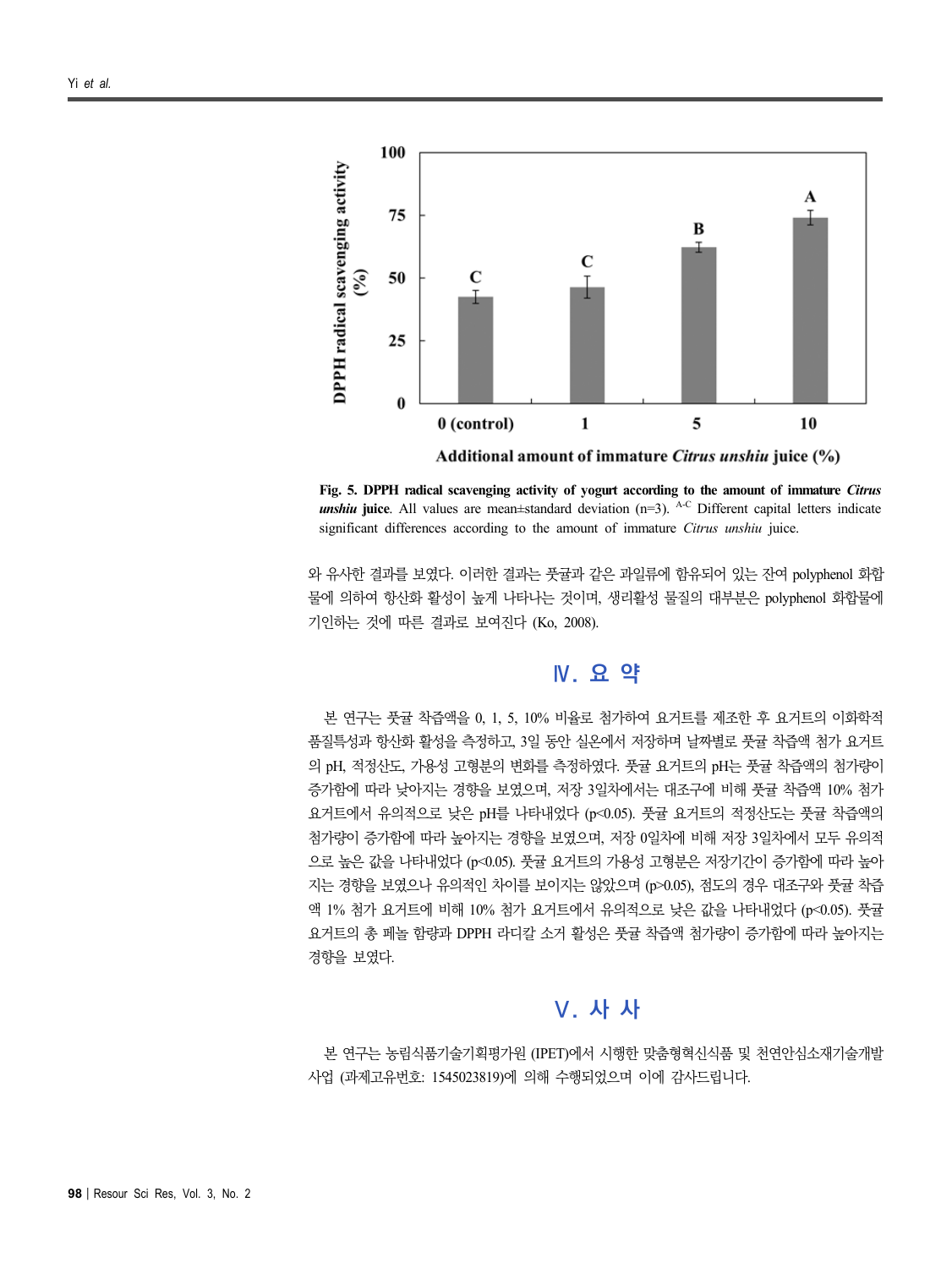## **Ⅵ. 참고문헌**

- 1. Boo HJ. 2020. Chemical composition and antioxidant activity of Jeju coast *Sargassum horneri* according to collecting time. Master thesis, Jeju Univ. Jeju, Korea.
- 2. Choi MH. 2018. Quality characteristics and functional component analysis of premature mandarin. Master thesis, Chungnam Univ. Daejeon, Korea.
- 3. Chun SH, Lee SU, Shin YS, Lee KS, Ru IH. 2000. Preparation of yogurt from milk added with purple sweet potato. Korean J Food & Nutr 13:71-77.
- 4. Chung SK, Kim SH, Choi YH, Song EY, Kim SH. 2000. Status of citrus fruit production and view of utilization in Cheju. Food Industry and Nutrition 5:42-52.
- 5. Han YS, Park IS, Bum BS, Kang MH, Yoon JA, Park H, Park HN, Kwon KH. 2012. Fermented food. Power Book, Seoul, Korea. pp 150-152.
- 6. Jang AS. 2019. Effect of fruit powder addition on yogurt quality characteristics: Effect of fruit powder addition on yogurt quality characteristics and antioxidant activity. Master thesis, Sungshin women's Univ. Seoul, Korea.
- 7. Jung HM. 2011. Quality characteristics of yogurt added with cow born broth. Master thesis, Seoul tech Univ. Seoul, Korea.
- 8. Jung SY. 2004. Preparation and quality characteristics of yogurt with pulp of *Citrus aurantium* var. Master thesis, Hankyong Univ. Gyeonggi, Korea.
- 9. Kabe Y, Ando K, Hirao S, Yoshida M, Handa H. 2005. Redox regulation of NF-κB activation: distinct redox regulation between the cytoplasm and the nucleus. Antioxid Redox Signal 7:395-403.
- 10. Kang SH. 2018. A study on the manufacture of stirred yogurt with black ginger, *Kaempferia parviflora*. Master thesis, Konkuk Univ. Seoul, Korea.
- 11. Kang YJ. Yang MH, Ko WJ, Park SR, Lee BG. 2005. Studies on the major components and antioxidative properties of whole fruit powder and juice prepared from premature mandarin orange. Korean J. Food Sci. Technol 5:783-788.
- 12. Kim HJ. 2006. Quality characteristics of sea tangle yogurt and effect on the relief of constipation. Master thesis, Sookmyung women's Univ. Seoul, Korea.
- 13. Kim KH, Hwang HR, Jo JE, Lee SY, Kim NY, Yook HS. 2009. Quality characteristics of yogurt prepared with flowering cherry (*Prunus serrulate* L. var. *spontanea* Max. Wils.) fruit powder during storage. J Korean Soc Food Sci Nutr 38:1229-1236.
- 14. Kim MJ. 2017. Quality characteristics and antioxidant activity of yogurt added with lemon grass hot-water extracts. Master thesis, Seoul Tech Univ. Seoul, Korea.
- 15. Kim SM. 2010. Physico-chemical characteristics of citrus kochujang depend on storage conditions and its cooking aptitude evaluation. Master thesis, Cheju Univ. Jeju, Korea.
- 16. Kim SO. 2001. Quality characteristics of soy yogurt fermented with mixed lactic strain culture. Master thesis, Yonsei Univ. Seoul, Korea.
- 17. Kim YJ. 2010. Quality characteristics of salad dressing added with mulberry (*Morus alba* Linnaeus). Master thesis, Sejong Univ. Seoul, Korea.
- 18. Ko SH. 2008. Antioxidant activity in dried persimmon and quality characteristics of dried persimmon yogurt. Master thesis, Sookmyung women's Univ. Seoul, Korea.
- 19. Koo NS, Kim HS, Lee KA, Kim MJ. 2019. Food sensory test theory and experiment.